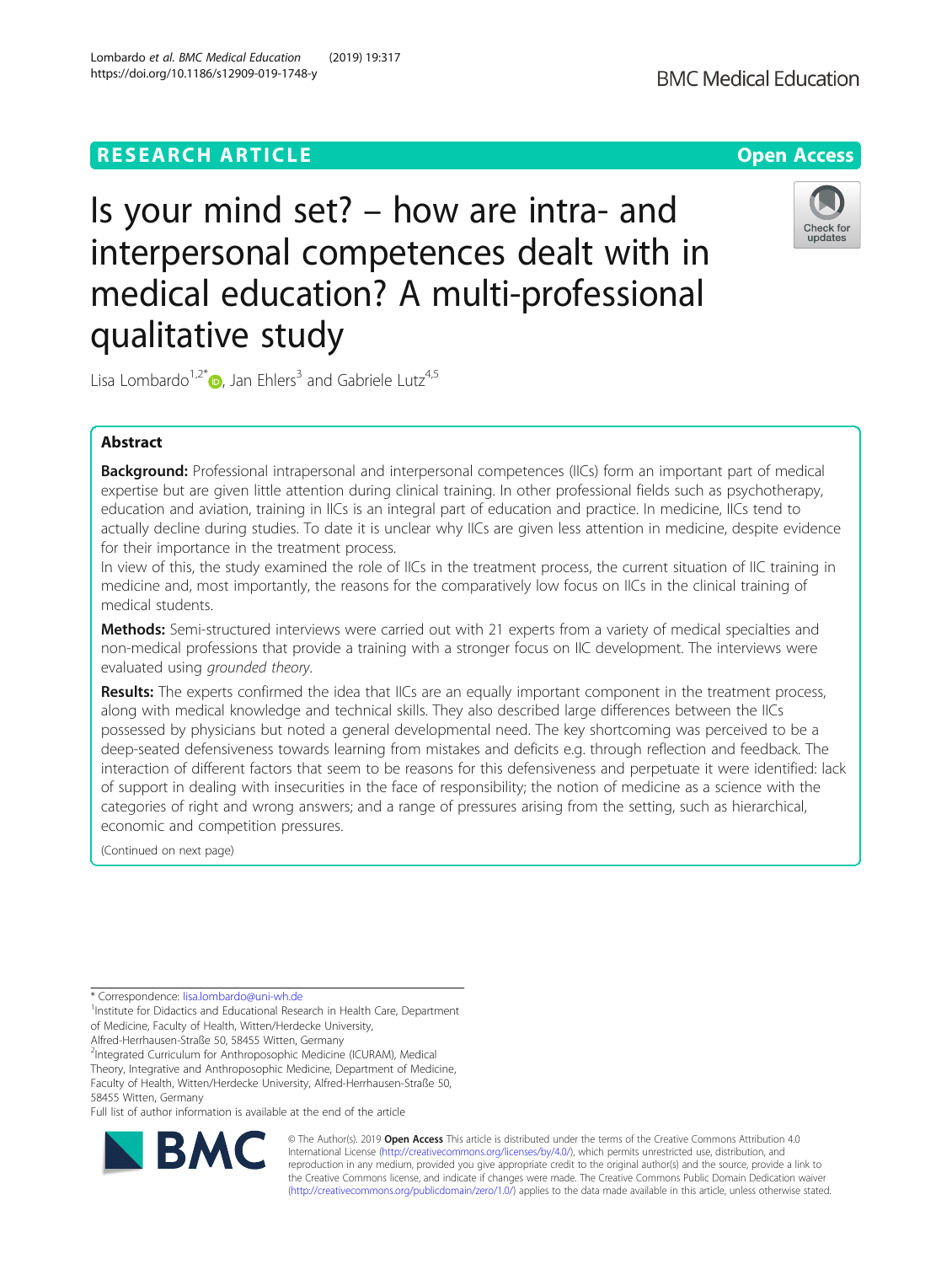### (Continued from previous page)

**Conclusion:** Our study showed, that the defensive attitude towards learning from mistakes and deficits especially in the field of IICs appears to be a subtle but powerful obstacle for implementing IICs in medical training, in contrast to other professional fields. This obstacle is sustained by various underlying barrier factors. We therefore propose that changes should be made within a cultural transformation targeting this defensive mindset and culture and its presumed reasons.

Keywords: Intra- and interpersonal competences, Medical education, Medical practice

# Background

Professional intrapersonal and interpersonal competences (IICs) form an important component of expertise in all medical specialties [[1\]](#page-9-0). Intrapersonal competences are various skills and attitudes – such as self-reflection, selfcare or self-regulation – which are important in dealing with yourself, while interpersonal competences are a requirement for the effective cooperation with others [\[1](#page-9-0), [2](#page-9-0)]. Intrapersonal competences can be defined on the three levels of "intellectual openness, work ethic and conscientiousness, and positive core self-evaluation" that include "flexibility, initiative, appreciation for diversity, and metacognition" [\[1](#page-9-0)], whereas interpersonal competences comprise "communication, collaboration, responsibility and conflict resolution" in the domains of "team work and collaboration, and leadership" [\[1\]](#page-9-0). These IICs are often subsumed under the "artistic aspect" of medical practice, while medicine has repeatedly been described as a combination of "art" and "science" [\[3](#page-9-0)–[5\]](#page-9-0).

There are several curricular frameworks in medicine that already address IICs in their training objectives. For example, the ACGME cites "Interpersonal and Communication Skills" as well as "Professionalism" that enable physicians "to demonstrate a commitment to carrying out professional responsibilities, adherence to ethical principles, and sensitivity of diverse patient populations" as core competences [[6\]](#page-9-0). Furthermore, the CanMEDs roles [\[2](#page-9-0)], which are used internationally in many medical schools as a template for designing the curriculum, were initially planned to integrate IICs explicitly in the role of the person. However, while developing the framework the person as an independent role has been lost, so that none of the remaining seven roles explicitly defines IICs, although they are identified as being necessary in every role [[7\]](#page-9-0). In the Netherlands the role of the reflector was introduced into the CanMED's model to foster IICs "in order to explicitly emphasise the importance of the 'person' of the trainee" [\[7\]](#page-9-0). In addition, the concept of personal and professional development and of professional identity formation cover approaches for increasing IICs [\[8\]](#page-9-0).

Despite the existing theoretical concepts and some best practice examples for the implementation of communication skills trainings and reflective practice in personal professional development, the transfer of IICs to practice and therefore the implementation in daily clinical routine remains difficult in most places [\[9](#page-9-0)–[12](#page-9-0)]. In practice IICs have to date often been taught "by chance, unchecked and individually" by medical role models who do not feel themselves competent to do this [\[13](#page-9-0)–[17](#page-9-0)]. It is not only the further development of intrapersonal and interpersonal skills and attitudes which suffer from this situation: various studies show that there even seems to be a decline in these competences during the course of training, despite new training components such as communication skills training [\[18](#page-9-0)–[20\]](#page-9-0).

As a result of the recent shortcomings in teaching IICs, potentials might not be realised and negative consequences may arise in the areas of team cooperation, patient safety, training, work satisfaction, effectiveness and quality assurance  $[17, 21-24]$  $[17, 21-24]$  $[17, 21-24]$  $[17, 21-24]$  $[17, 21-24]$ . These shortcomings have already been recognised by some non-medical professions as well as by particular medical sectors. However, in other vocational fields, the implementation of structured trainings of IICs has often been done more comprehensively than in medicine. There are examples found in medical professions such as nursing, medical quality management and psychology, and in non-medical fields such as teaching and aviation as well as areas of management and IT [\[25](#page-9-0)–[32\]](#page-9-0).

In order to work on the difficulties of structured implementation, teaching and research often focus on the implementation of single competences. However, this does not seem to be sufficient for two reasons. On the one hand, the different IICs are seldom needed in an isolated fashion in practice. In fact, a professional attitude is formed by bringing different IICs into practice at the same time. On the other hand, the different IICs all lack a structured longitudinal implementation in medical curricula, continuing education and practice. This implementation, for example through structured feedback or opportunities for reflection within training and practice, seems to be counteracted by factors within the clinical environment. This observation strengthens the notion that there could be underlying "softer, less visible, aspects of health service organisations" [[33\]](#page-9-0) that hinder the implementation of IICs in general and which have not yet been identified. These aspects can have three layers: visible manifestations, shared ways of thinking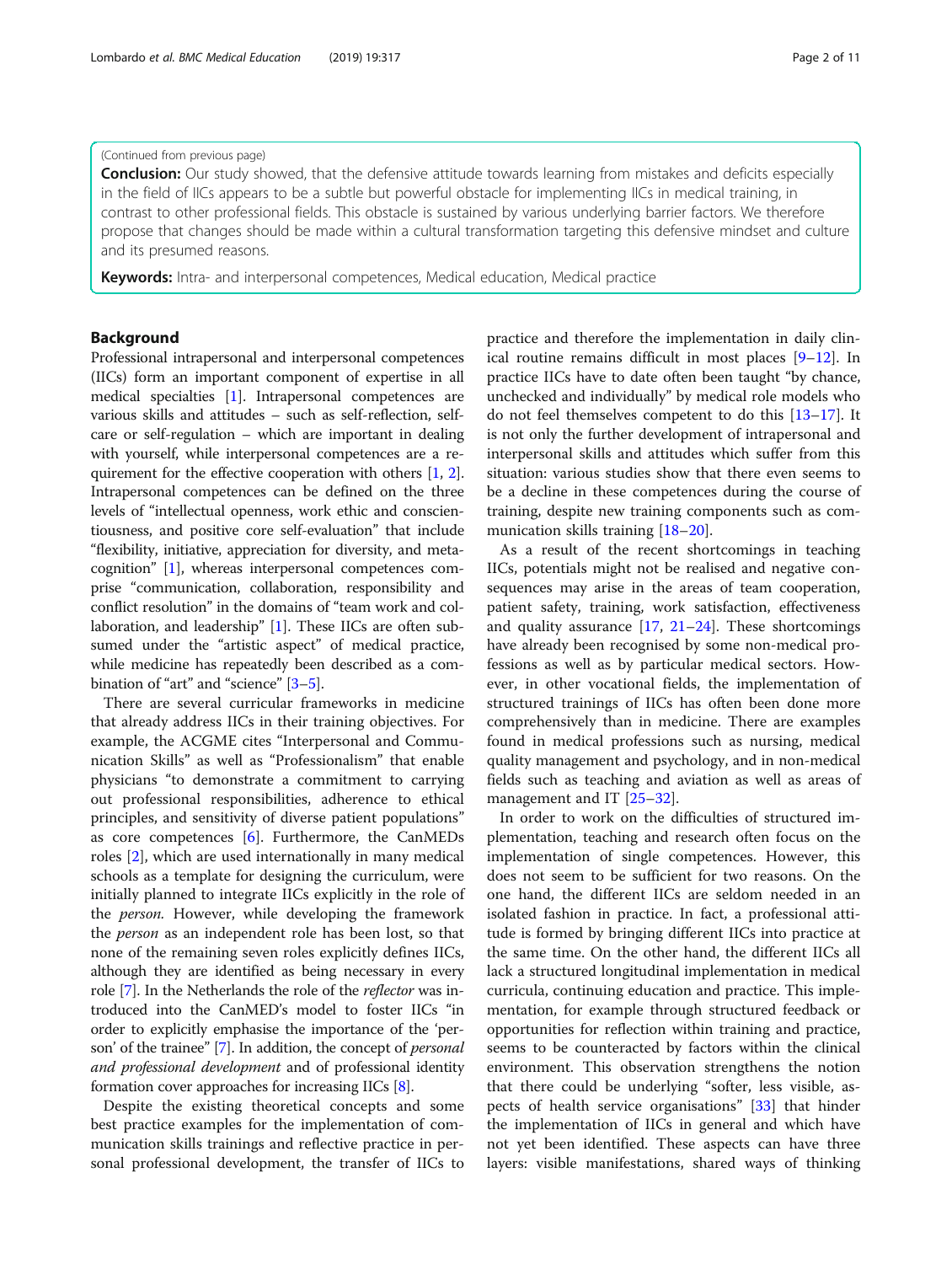<span id="page-2-0"></span>and shared assumptions [\[33](#page-9-0)]. This raises the question of what the specific underlying aspects hindering the general implementation of IICs could be.

# The research questions

As capturing the status quo of a problem and identifying the factors which foster this problem are an important requirement for future approaches to change, our study should be viewed as an in-depth barrier analysis [\[34](#page-9-0), [35](#page-9-0)]. While carrying out our research, our first goal was to gain insights into these softer, less visible barriers to the implementation of IICs in medical education, such as shared ways of thinking and deeper shared assumptions. The second goal, which will form the focus of a second publication, will be to build on this barrier analysis and work out detailed strategies and methods for change.

Given these theories, assumptions and goals, the research questions for this study were:

- Which role do intrapersonal and interpersonal competences play in the medical treatment process compared to knowledge and technical skills?
- What is the current situation of IIC training in medical curricula and continuing education?
- What reasons are perceived in medical training hindering the implementation of these competences?

#### Methods

A qualitative research approach using semi-structured interviews was chosen to record the diversity of experiences, inner convictions, feelings and attitudes from different perspectives while trying to answer the research questions. To make our research process more transparent a completed COREQ checklist is given in Additional file [2](#page-8-0).

A heterogeneous group of interviewees was compiled by means of theoretical sampling [[36](#page-9-0)] in order to depict the complexity of the implementation of intra- and interpersonal competences (IICs) with the most varied perspectives. We wanted to capture shared ways of thinking and deep-seated, perhaps even partly preconscious assumptions within medical education and practice. As these traits are sometimes less visible if the interviewees are part of the medical community, we also wanted to include views from people who had a different professional socialization, especially in the fields that provide more in-depth IIC training.

When selecting the physicians, an important aspect of sampling was to get a meta-level perspective of medical culture in general by including a heterogeneous view from different stakeholders and specialties. We therefore considered both operative and conservative specialities plus people from research, training and practice. To gain different perspectives, especially of IIC training, we tried to include people from medical fields that are known for

their focus on IICs, such as psychiatry and psychotherapy, as well as fields that do not define themselves with this focus. Besides physicians, the study included people from other medical professions such as nursing, health advice, health politics, health insurance, and training and research in the field of communication.

To gain a non-medical perspective on medical teaching and practice, we chose non-medical professions which have a strong emphasis on IIC-training. Interviews were held with individuals from the fields of teaching, health journalism, social work, aviation, politics and business consulting. These non-medical experts also had experience within the health field. Some of these experiences were gained from being patients or supporting relatives through the system. However, most participants also had professional contact with physicians: for example, the politician was responsible for providing the patients' view to the Federal Government, the aviation expert trained physicians in interpersonal competences, the psychotherapist had professional contact to physicians, etc. Most interviewees came from Germany, however many of the German interview partners have been working in international contexts. The study also included international perspectives with individuals from Belgium, Austria, Israel and the USA. Interviews were conducted with women and men with varying professional experience (from students up to very experienced practitioners). Details of the demographic factors are given in the results section (Table 1). In addition, the selection of interviewees was repeatedly discussed and expanded until the material represented in the qualitative data reached content saturation.

The interview guide was developed by the authors of the study based on the research questions as well as on existing literature and tested by means of two thinkaloud interviews. Ambiguous questions and redundancies were clarified, and the guide revised accordingly. It was then translated into English and edited by a native

| Table 1 Professional background of the interviewees (may |  |  |
|----------------------------------------------------------|--|--|
| include double entries)                                  |  |  |

| Patients and patients' relatives         | 10 |
|------------------------------------------|----|
| Physicians                               | 9  |
| Medical students                         | 2  |
| Patient representatives (policy, advice) | 2  |
| (Medical) Teachers                       | 3  |
| Nursing                                  | 2  |
| Journalism                               |    |
| Social work                              |    |
| Aviation                                 |    |
| Business advice / law                    |    |
| Health insurance                         |    |
| Psychology                               |    |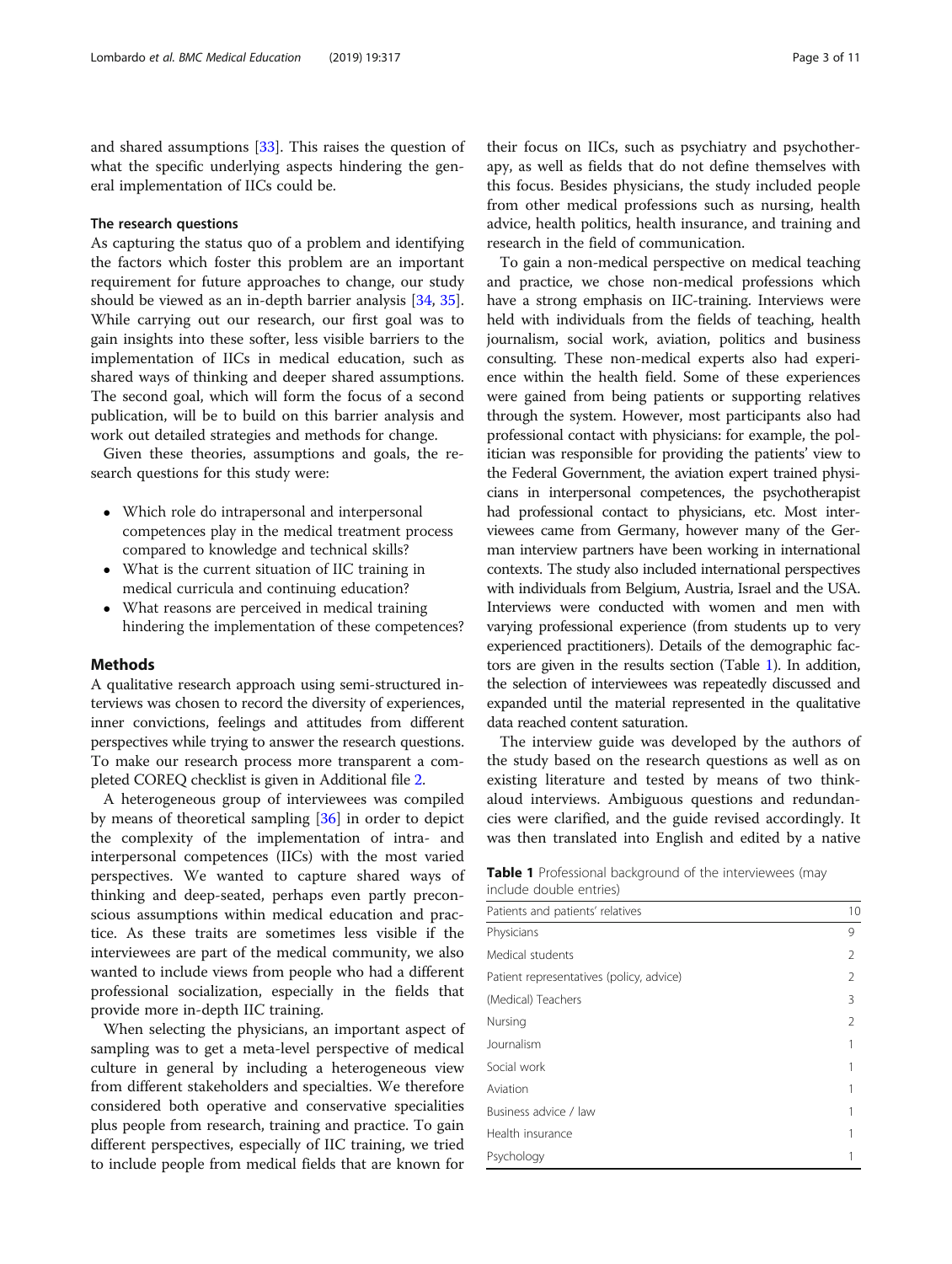translator. The definition of IICs and their relation to the "arts' component" of medicine used in the interviews were clarified with the interviewees before the interviews started. After carrying out the interviews the researchers came across the definition of IICs used by the National Academy of Science, which matches with the definition used in the interviews in its core statements. On account of this, the definition used by the National Academy of Science has been used to discuss the main results, even though it was not used to create the interview guide. This is the reason that the examples given to illustrate IICs may differ in some points. Nevertheless, the definitions are combinable because the definition used in the interview guideline did not claim to be comprehensive but aimed to provide understandable examples of IICs for the interview partners. The complete guide can be seen in Additional file [1.](#page-8-0)

While carrying out the interviews and analysing the material the categories brought up by the interviewees suggested a division of the different research questions into two parts. While this paper will answer the first part of the interview guideline questions, a second publication will deal with the second part of questions.

The study involved a total of twenty interviews with 21 respondents (one double interview) and took place between June 2016 and March 2017, after the interviewees had been informed about the interview procedure and asked to confirm their consent to participate in the study in writing.

The ethics commission of the University of Witten/ Herdecke ruled on 29 August 2016 (application number 120/2016) that there was "no ethical or legal professional objection" in relation to carrying out the study.

The interviews were carried out in a semi-structured procedure using the guideline. They were conducted in German or English, depending on the native language of the interviewee, by one of the three researchers (GL, JE, LL), face to face or on the telephone.

The interviewees were asked to answer the key questions both from their professional viewpoint and to include their perspective as patients or relatives of patients. For this reason, no separate interviews were carried out with patients.

The recorded interviews were then transcribed and anonymised. All the German quotations used in the paper were translated by a native English-speaking translator.

The transcribed interviews were read separately by all researchers and then analysed based on the grounded theory according to Strauss [[36,](#page-9-0) [37](#page-9-0)]. This comprises the following stages: after reading, the interviews were first coded in an open manner into Max QDA, a software for qualitative text analysis, by two of the researchers (GL, LL). Following this, these two researchers developed preliminary axial coding. The third researcher, who was not involved in the open coding process and therefore not so deeply immersed in the material, had the task of looking in particular for relationships, contradictions and emerging themes. The three researchers (GL, JE, LL) refined the codes by discussing iteratively, going back and forth between the interview material and the developing axial coding system until consensus was reached [\[36\]](#page-9-0). "Latent categories" [[36\]](#page-9-0) were then defined in order to form key categories, looking for a main category through selective coding.

During the process of evaluating the material after the main theme had emerged, the researchers looked for sensitizing theories to contrast the categories and checked the inductively obtained results deductively.

As the range of material was so great, we will focus on the current state of IIC-training and, most importantly, on the barrier analysis of the underlying difficulty in implementing IIC-training effectively. In a second article we will elaborate ways to overcome these hindrances.

#### Results

A total of 15.9 h of interview material (between 16 and 85 min per interview) was analysed. Ten men and eleven women were interviewed. The age of the interviewees was between 23 and 70 years (mean 49.9 years) and their professional experience between zero and 46 years (mean 23.7 years). The interviewees came from the USA [\[1](#page-9-0)], Belgium  $[2]$  $[2]$ , Austria  $[1]$  $[1]$ , Israel  $[1]$  $[1]$  and Germany  $[16]$  $[16]$ . We included physicians from different medical fields and experts from non-medical professions. We tried in particular to interview physicians from more technically focused specialties, as we assumed that they might put less emphasis on the need for IICs in the treatment process. Details of the professional demographics are given in Table [1.](#page-2-0)

Analysing the interview material generated the following categories for answering the research question:

#### Equivalency of "science" and "art"

"Artistic skills", in other words, the ability to find the best individual solution or fit for the patient from the medical knowledge by using IICs was evaluated as being at least of equal importance to the scientific component in treatment success. Some interviewees even described the artistic aspect as more important, as it allows the adjusted application of medical knowledge in each individual case. However, both components were usually found to be so closely linked that they could not be separated.

"Even if I have the best science but cannot bring artistic skills to the man, then the science won't help me. So, it is the combination of the two." (Aviation training manager)

"I would not rate the purely scientific element so highly, but rather the artistic aspect of doing the right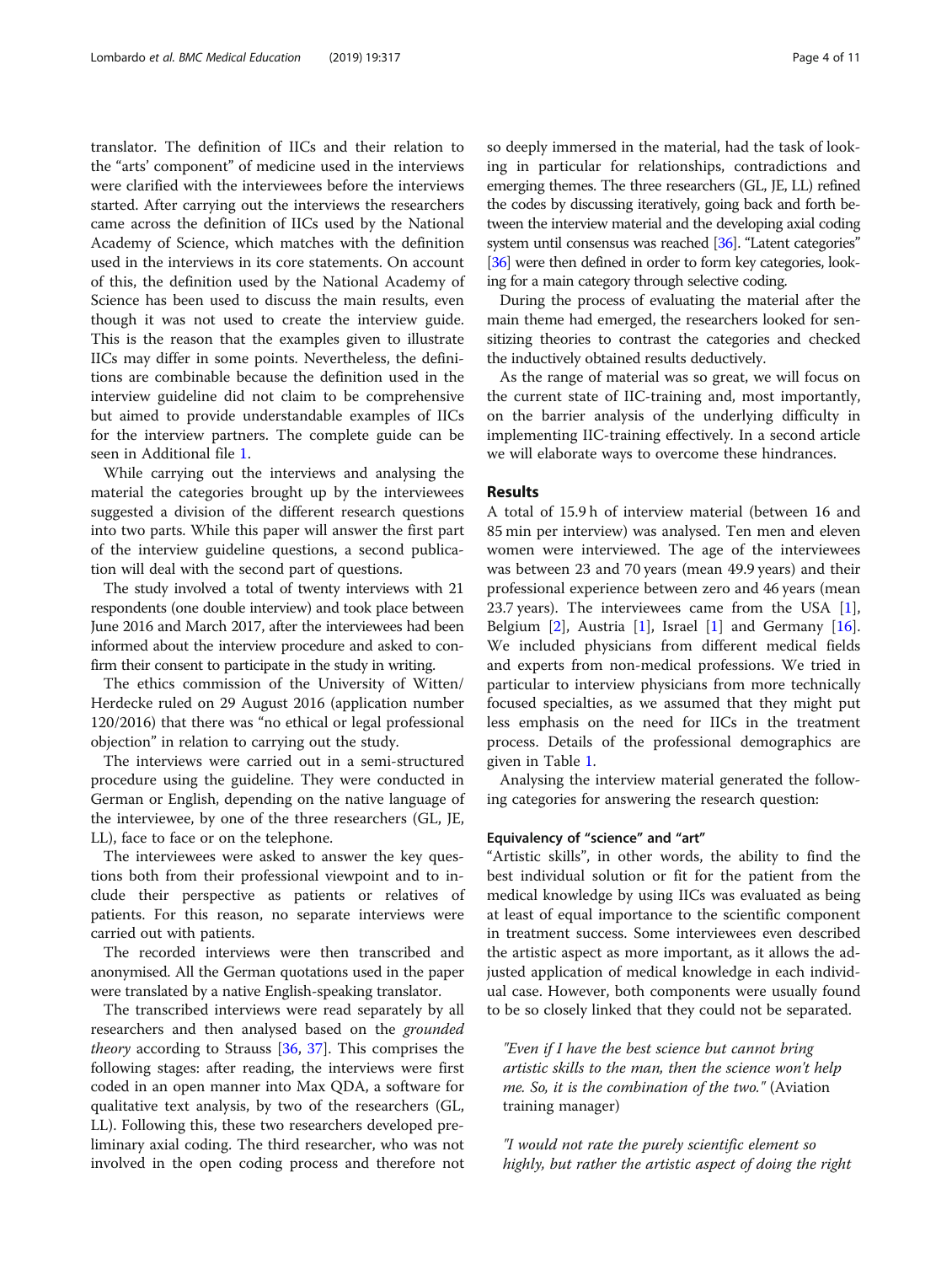thing in relation to the patient based on the scientific knowledge." (Specialist for psychosomatic medicine and medical teacher)

#### The need for development despite diversity

The interviewees described a great individual range in the level of IICs in physicians. They described physicians who were naturally endowed with high competences. At the same time, many experiences were reported where inadequate IICs led to a lack of interpersonal fit. This lack seems to lead to disturbances within the medical team, in physician-patient relationships, in patient safety, in the practical teaching of IICs for medical students and in decreased physicians' satisfaction. Therefore, and in comparison, to other professional groups, a general high developmental need was identified which, however, is not given enough attention during studies or in training.

"Well, my experience is that some physicians have a high level of competences there, other physicians less. I often get the impression that training in these competences can be traced back to their personal knowledge and the value they place on these things, because dealing with these things is very rarely a course requirement." (Specialist for neurology)

"[ … ] if you're lucky and come across good consultants or senior consultants who take you on their rounds, you can learn something and so on. But that's of course no guarantee that all physicians are trained to the same degree in this competence. It's then unfortunately just a matter of chance, I believe."  $(6<sup>th</sup>$ year medical student)

#### The defensive attitude against mistakes and learning

A principle result of the study is a defensive attitude amongst medical students and physicians towards their own mistakes and deficits which has been identified as the central underlying obstacle to the implementation of IICs in medical education and practice. In contrast to this attitude, in almost all the interviews the ability to deal openly with deficits and conflicts as well as to admit personal challenges or even mistakes was seen as an important element in the training of IICs. This ability is experienced as not being well enough developed in medical students and physicians. Mistakes, deficits, conflicts and interpersonal challenges tended to be hidden and perceived as something negative. The interviewees described how this enabled the emergence of an expert identity and professional self-image which was defined by the desire for control, a display of outward certainty, the subordination of your own needs and the pursuit of

efficiency and perfection. For this reason, reflection on intrapersonal and interpersonal challenges and on personal emotions, motives and values was not seen as being part of the medical professional image.

The interviewees described how physicians define themselves primarily through objective knowledge and can rise in the hierarchy and further their careers by gaining this objective knowledge. In this attempt, any debate about diversity of perspective, ambivalence or uncertainty was viewed as rather a disruption and felt to be unimportant. It was stated that this attitude in medicine in turn attracts people who are in search of certainty and control. The defensive culture in medicine is thus maintained.

"I think physicians do not usually perceive them [IICs] as part of their professional identity." (Business advisor and lawyer)

"That's what I mean, that these are the sort of people, [...] who place a lot of importance, for themselves as well, on having things cognitively under control. You might say it's the control mechanism from which they obtain security. And this [...] then applies to the surrounding social processes as well [...] and there, mistakes are certainly something very unsettling. Of course, learning also takes place here, but it tends to be an evolutionary, unconscious process, where you always appear competent, at least to yourself and your own surroundings. People also learn, but I always say, they go down into the cellar to learn where no one is watching them." (Business advisor and Lawyer)

"I think, [ … ] this is related to a questionable right and wrong and that revealing your developmental processes, your vulnerability, your incompetence and your ability to deal with this incompetence [ … ] is just not part of this and does not seem to be wanted either." (Specialist for neurology)

# Reasons for a defensive attitude in medical students and physicians

After mentioning the defensive attitude as a key barrier, our interviewees also mentioned different factors as to why this defensive attitude might be especially prominent in medicine.

The first aspect hindering personal reflection and development was described as the proximity of medicine to possible death or physical and mental harm. This proximity produces a high degree of responsibility linked to the physician's profession. Our participants described a lack of support within medicine for dealing with this responsibility. This lack leads in turn to a personal emotional overload and uncertainty, accompanied by fear,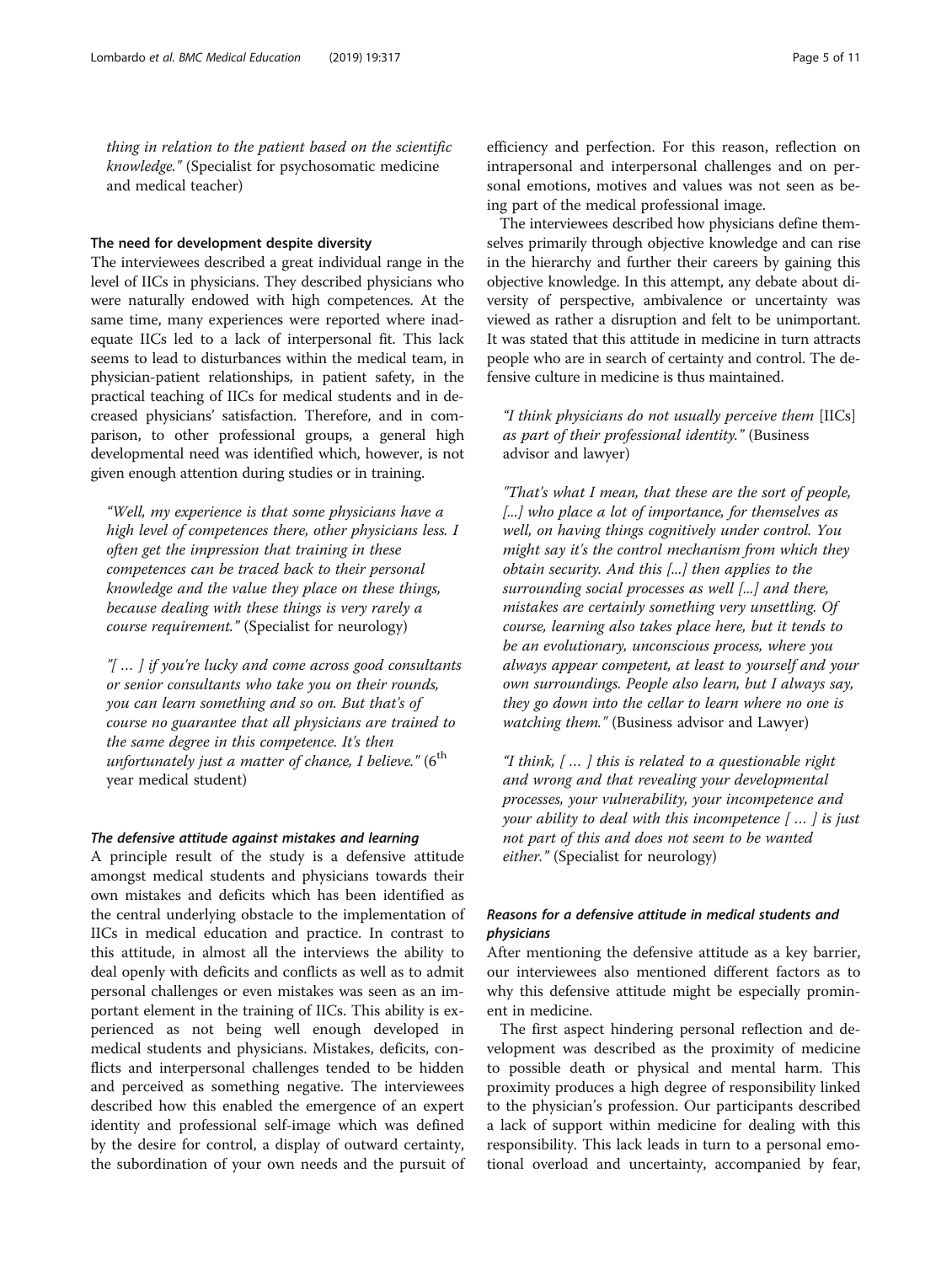shame and blame. Rather than being addressed openly, this uncertainty tends to be neglected and hidden behind an expert identity.

"I think that dealing with shame and blame is much, much harder in medicine than in many other fields, because the responsibility is so great." (Specialist of psychosomatic medicine and medical teacher)

"Just think what medical students are confronted with at times. How should they process all that and deal with it when they do not have the opportunity to simply talk about it and just let it out in a professional discussion with others?" (Nurse)

" Physicians are afraid of mistakes." (Specialist for neurology)

In our interviews, another factor that influences medical students and physicians as well as medical culture as a whole was described as the image of medicine as a natural science and the idea of being able to divide medical contexts into the categories of "right" and "wrong". On the one hand, this idea of course fosters the desirable expert identity. On the other hand, the categories "right" and "wrong" are at variance with uncertainty, ambiguity and a diversity of perspectives that are highly prevalent in medical care and are needed to deal with fear, deficits and mistakes in order to grow on a personal professional level."[ … ] I often notice that someone is hiding behind some scientific position or other, but that the dialogue is actually missing." (Physician and patients' representative)

"It is part of the basic socialisation [in psychology] that you learn from the start that you can look at it like this and you can look at it like that, so from the start you learn a diversity of perspectives, while I think in medical studies you tend to learn that that's how it is and that's how it should be done. From that point of view, I think that the socialisation conditions for physicians are a bit less favourable." (Psychologist and psychotherapist)

Another factor fostering a defensive attitude towards learning from mistakes and deficits was identified in our interviews as being pressure of different kinds. This includes time, hierarchical, economic and competitive pressures. These different types of pressure prevent dealing openly with mistakes and uncertainty at different levels. On the one hand, time and economic pressures discourage the implementation of time allocated to feedback, supervision and individual meetings and training. This leads to the situation where subjects that need more space for reflection and training  $-$  e.g. IICs  $-$  are neglected and left to autodidactic efforts. On the other hand, the lack of a healthy team structure with a low hierarchy makes it hard to deal with one's own uncertainties and mistakes in an open manner in order to allow reflection and growth on a personal level."In places

where strict hierarchical structures [...] are standard, handling errors is generally similarly beset by problems [...]." (Physician and patients' representative)

"This is due simply to the paternalistic character of medicine. There is someone who knows a lot and he tells the other person, who has no idea, what they should do." (Physician and patients' representative)

"You are constantly awarded for being fast and solving the problem as quickly as possible." (Physician and medical teacher)

"Time is also a considerable factor, although time alone does not do anything, you also have to want to fill it, you have to want to talk to each other." (Nurse and teacher in nursing school)

"One thing is, to practise it  $[IICs]$  regularly  $[...]$  just the way I learn ECG [...] so that it's simply an important fundamental element." (Physician and medical teacher)

#### **Discussion**

By looking at the current state of research on the implementation of intrapersonal and interpersonal competences (IICs) in practice and training, this implementation seems to be both necessary and feasible. However, in many places there still seems to be a reluctance to implement IIC trainings, especially in the clinical part of medical school and training. Our study examined the impact of IICs ("art") and "science" in the treatment process, the current status of IIC-teaching and, in particular, the underlying barriers to implement structured IIC development programmes in medical practice.

In order to analyse these factors from different perspectives and against the background of experiences in other disciplines that have already implemented more structured IIC training, the methodology selected was a qualitative analysis of interviews with experts from within the medical field, but also from the outside, from non-medical fields, who have had a private and/or personal insight into medical practice.

## Equivalency, diversity and the need for development

While designing the research, the assumption based on literature and researchers' personal experiences was that "art" – i.e. IICs – and "science" are both important during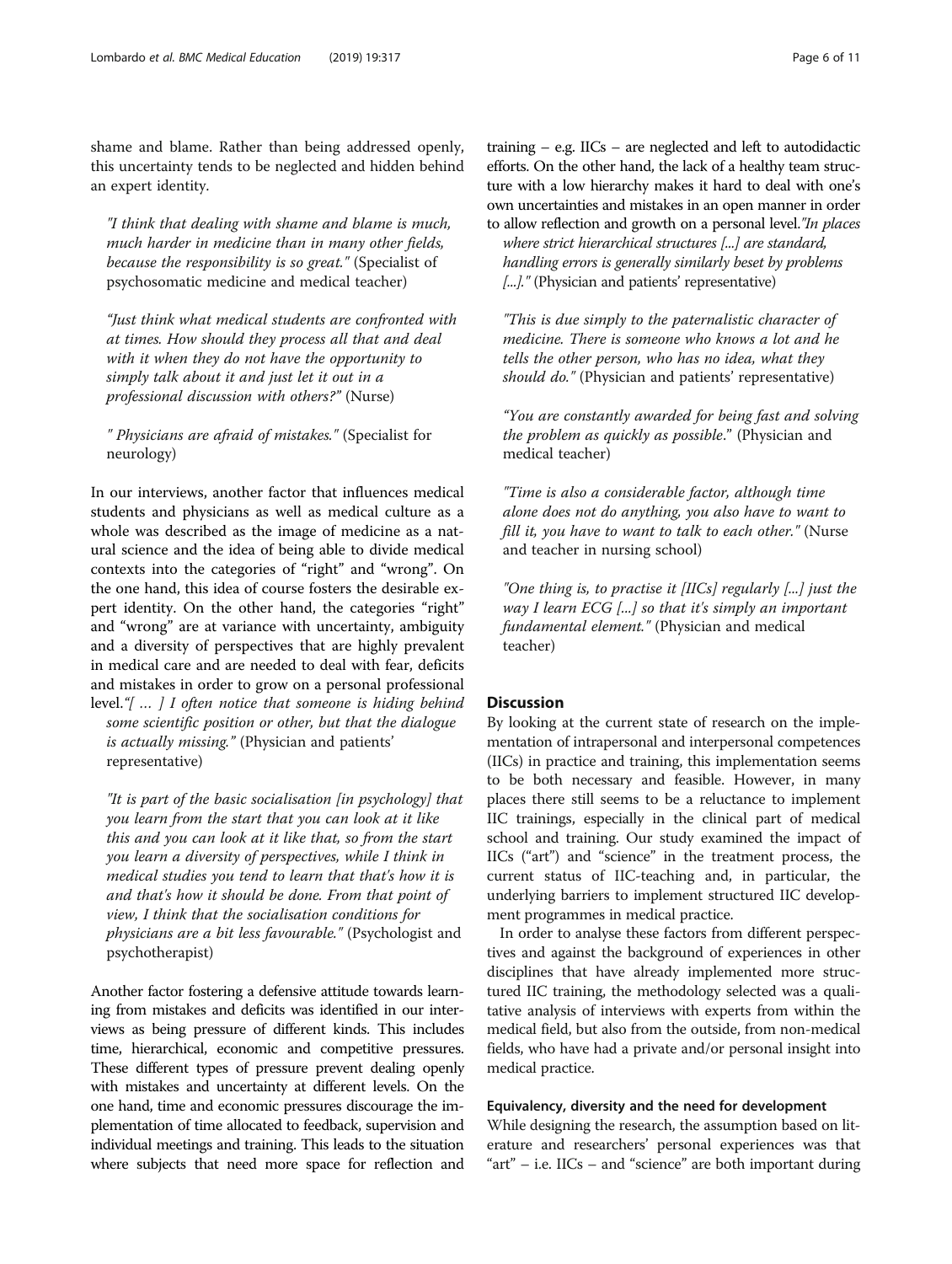the treatment process. As the first finding of this study, the interviewees confirmed this impression. The two components, art and science seldom exist in isolation but form an inseparable unit when treating patients. The inseparable connection of "art" and "science" in medicine is repeatedly described as, for example, "two sides of a coin" or "art" as "integral to medicine as an applied science" [\[3](#page-9-0), [4\]](#page-9-0).

As a second finding, the participants also confirmed the perception of a broad inter-individual range of these competences. Although there are positive examples of the longitudinal implementation of IICs in medical education described by our interview partners and found in the literature – e.g. the New Pathway Program at Harvard University [[38](#page-9-0)] – a general need for development has been identified. Overall it appears that the training of IICs demanded in our study and in the literature is not yet adequately implemented in the sense of a thorough personal learning during medical education, so that in many cases it does not lead to sustainable competences [[9](#page-9-0), [10\]](#page-9-0). Studies have shown that these competences tend to be conveyed by chance and autodidactically [\[13\]](#page-9-0). This is the case despite growing evidence within medicine and other professional fields indicating that the longitudinal implementation of IIC training is possible [\[1,](#page-9-0) [38](#page-9-0)] and that adequately developed IICs lead to a decrease in patient risk, an increase in physician satisfaction and better outcomes [\[17](#page-9-0), [21](#page-9-0)].

To understand why reflection on and teaching of IICs is not yet implemented in a structured way in medicine, this study also looked at the state of implementation of IICs in other professions. In other professional fields such as e.g. nursing or teaching, there are examples of a structured implementation of IICs in education and training [[39,](#page-9-0) [40\]](#page-9-0). In medical education the teaching of personal professional competences is to date provided mostly through the teaching of single competences in preclinical courses such as e.g. communication outside the clinical context [\[41,](#page-9-0) [42](#page-9-0)]. The main target is the provision of skills and feedback [\[43](#page-9-0)]. In practice these competences (communication, feedback, professionalism, resilience, empathy etc.) occur conjointly and are developed into expertise through reflection and feedback on complex practice situations. The human factor in medical errors has just started to be acknowledged to be a target in medicine on the individual and the systemic level [[44](#page-9-0)]. In aviation, this factor is addressed as an important element for greater safety: a safety training called crew resource management was established and flight accidents were reduced significantly [\[28](#page-9-0), [29](#page-9-0)]. Recently this training was adapted and used to train physicians in orthopaedics and traumatic surgery in interpersonal competences as well as in mindsets so that errors can be reflected and discussed honestly and openly within the team [\[45\]](#page-10-0). Despite these positive approaches to a systematically implementation of medical IIC-training there longitudinal training programmes are still not the rule, especially in clinical settings [\[10](#page-9-0), [38](#page-9-0)].

Our main research question asks why there seems to be a reluctance to implement the training of IICs in the clinical part of education and training in many places, if they are known to be important in the treatment process and there are examples of improvement after their implementation.

# A defensive attitude as a key obstacle for the implementation of IICs

While following up our research questions, the interviewees pointed towards shared ways of thinking and deeper shared assumptions which they felt are hindering factors in the implementation of IIC training. These factors are normally hard to capture and can be subsumed as a defensive attitude towards the open handling of personal deficits, uncertainty and mistakes. As the implementation of IICs needs to involve reflection and feedback on personal characteristics such as emotions, motives and values, this defensive attitude is identified as the key factor hindering this implementation and is therefore the new and main finding of this study.

During the evaluation of the interview material this defensive attitude towards learning from mistakes and deficits, especially on an intra- and interpersonal level, reflected the fixed mindset described in Carol Dweck's mindset theory [[32\]](#page-9-0). This concept proved to be a suitable sensitising concept for the repeated contrasting and elaboration of the inductively obtained results deductively.

The *fixed mindset* describes the attitude of a person who sees competence as something static, a given which leads to the desire to appear outwardly competent [\[32](#page-9-0)]. As a result of this attitude people avoid challenges, give up quickly, perceive their efforts as unproductive, ignore constructive critical feedback and are intimidated by others' successes, so that their further development is limited [[32\]](#page-9-0). Dweck was able to demonstrate that a fixed mindset is an important barrier to learning processes in children. The commonality between our finding and the fixed mindset concept is that this adverse attitude towards being open to learning is perceived as a major obstacle to progress. The expert identity described by our participants has similar characteristics to Dweck's fixed mindset. One difference between our findings and Dweck's concept of the fixed mindset is that our defensive attitude was also described in the context of personal learning. Here there seems to be a notion that there is no need to question oneself and to further develop ones IICs. A second difference is that, in medical training and practice, this defensive attitude does not seem to be solely an individual defensive approach to challenges which limits the further development of individual players, but also a basic cultural factor which has a personal but also curricular and institutional effect on training and practice in medicine.

The question remains as to why medical education and practice are particularly receptive to this *fixed mindset*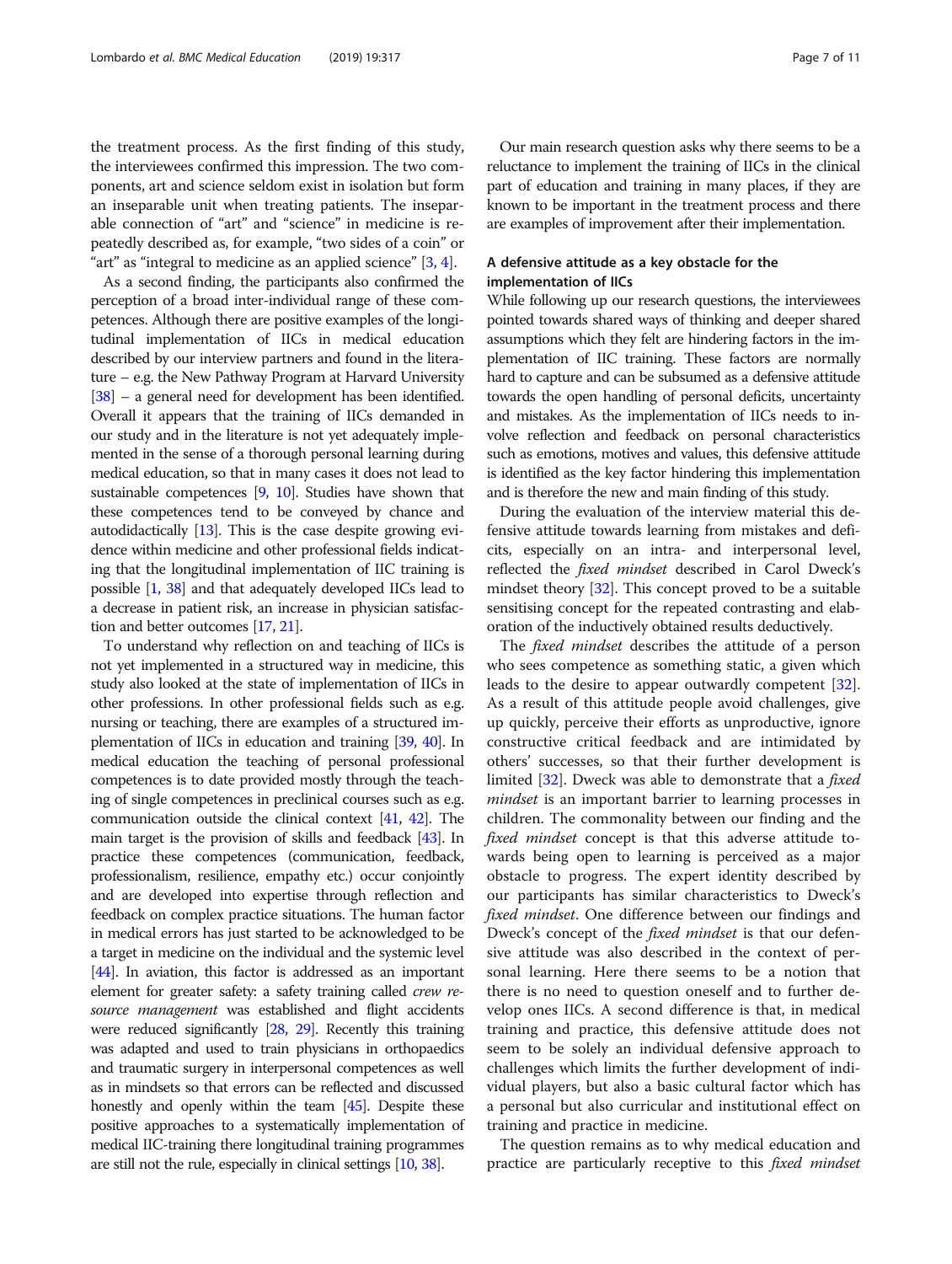culture in comparison to other professions. It is important to discover the reasons for this in order to design effective implementation strategies.

### Reasons for a fixed mindset culture

The interviewees describe the current culture in medicine as a fixed mindset culture due to several factors which hinder reflection, feedback and development on a personal level. They describe physicians overloaded with a high responsibility through being at risk of causing physical or mental harm related to their work. They also perceive the lack of a constructive handling of negative feelings such as uncertainty, fear and shame. They describe the lack of the inclusion of uncertainty, ambivalence and perspective diversity in a culture of right and wrong decisions, based on the assumption that medicine is mainly a natural science. A third factor leading to a fixed mindset culture was identified as a lack of time, space and a healthy and supportive team structure that allows reflection, feedback and supervision.

The negative environmental factors fostering the *fixed* mindset culture such as hierarchy, poor communication and disruptions to cooperation in the team are also de-scribed in other studies [[46\]](#page-10-0). For instance, the difficulties in dealing with mistakes, the aversion to including IICs as part of error communication, and an unconstructive hierarchy have already been described as a negative influence on teamwork. Reciprocal feedback was identified as a positive factor on a healthy working atmosphere in e.g. operating theatres and intensive care units [[21](#page-9-0), [42](#page-9-0)]. Furthermore, irregularities in communication and cooperation in unsupportive team structures were identified as a source of disruption to patient safety and to patients' and physicians' satisfaction [\[19,](#page-9-0) [23,](#page-9-0) [43\]](#page-9-0).

As we also wanted to include the experiences of other professional fields, we looked at how these barrier factors are dealt with in the education of other professions. As our psychological participant stated, psychology includes a diversity of perspectives and therefore the tolerance of uncertainty in a structured way: "It seems neither desirable to restrict diversity [...] to a 'single model' nor conceivable that there could or should be only a single view of psychological defects [...]" [[44\]](#page-9-0). In nursing, teaching and management professions emotional and social competences are also recognised as essential for professionality while experience and reflection are named as being important to train these competences [[24](#page-9-0)–[27](#page-9-0), [30](#page-9-0), [31](#page-9-0)]. Further, safety strategies in aviation are a fruitful example of the modification of hindering factors. In aviation the influence of hierarchy was examined, and an open feedback culture developed and implemented. By training rigorous feedback structures in daily practice in a reciprocal manner they were able to significantly decrease the occurrence of "critical safety situations" [[29](#page-9-0)].

By identifying the hindering factors named by our interviewees and with positive examples from medical and non-medical fields in mind, the above-mentioned shortcomings can form a starting point for creating a personal mindset and institutional culture for implementing IICs. In order to change attitudes and cultures in favour of longitudinally structured IIC education and training in more institutions, the underlying barriers as well as the mindset of defensiveness to learning from mistakes and deficits must be addressed. This could allow a change that goes beyond the provision of single skills.

Addressing these deeply rooted barriers and asking ourselves as individuals and organisations whether our mind is fixed in order to strengthen the "arts part" of medical treatment seems an important lever to improve the quality of care for individual patients, teams and organisations.

However, the first step must be to find a solution for changing these underlying barrier factors. A second paper will deal with the second part of the interview material. It will focus on the steps necessary to address these barriers in order to produce more sustainable change.

# Conclusion

The study showed that, by neglecting the *person* and their IICs in medical training, the important element of medical artistic skills is not adequately developed, which can result in a decrease in quality at different levels. Key barriers in this are the defensive attitude to addressing challenges, learning and mistakes regarding IICs which characterises medical training and practice. The combination of personality-related and environmental factors maintains this attitude. This attitude does not just apply to individuals in medicine but tends to define the culture of the professional field. From these interrelationships it became apparent that change needs to be addressed on a personal level but probably even more so on a cultural one.

#### Advantages and disadvantages of the study

In addition to various studies which address the teaching of some aspects and single competences, this study is, to our knowledge, the first that explicitly focuses on the question as to why, compared to other vocational fields, IICs in general are not yet implemented adequately in terms of structured longitudinal set-ups. Since in practice the different competences summarised under the umbrella of IICs have to be handled conjointly, this broad general view seemed adequate for looking for a common underlying obstacle to the implementation. In addition, through the selection of its interviewees, it was the first study to include people from non-medical professions but possessing experience with medicine and with multinational backgrounds referring to the multidisciplinary status of IICs. This approach was chosen to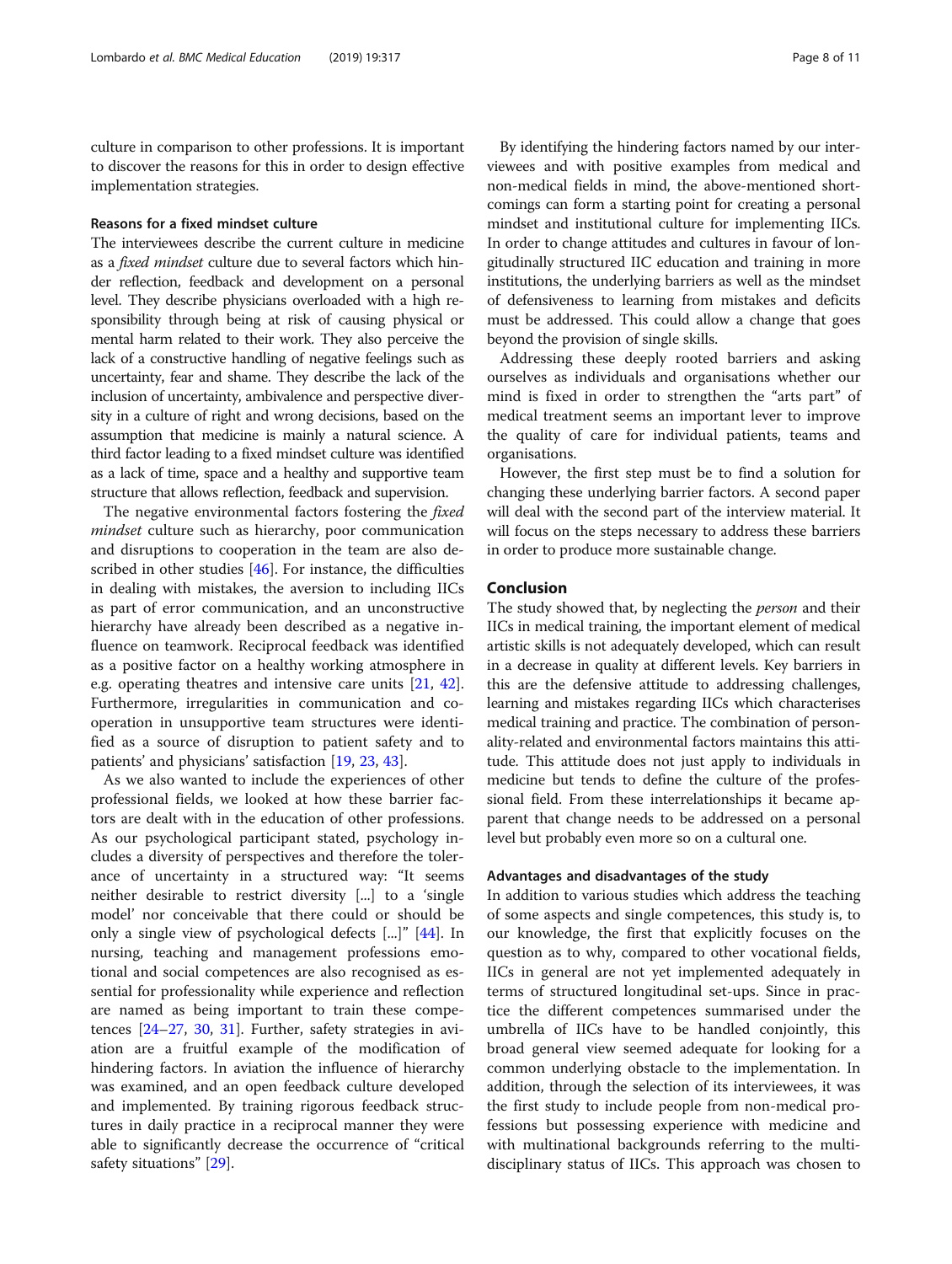<span id="page-8-0"></span>provide a perspective on medical culture from outside the medical field because other professional fields already implement IICs more systematically and in a longitudinal manner. By being receptive to perspectives from other vocational fields and working on broad research questions in a reflective setting, this study was able to capture a metalevel perspective on the research topic. This perspective enabled the interview partners to mention these underlying assumptions and attitudes that emerged as hindering factors, providing the key finding of this study.

One drawback of the study, however, is that it dealt exclusively with people from western states and the experiences from other cultural contexts are therefore overlooked. In addition, although all the interviewees were urged to include their patient perspective in their answers, no one was asked solely about the patient perspective.

While designing and carrying out our research we constantly reflected on the researchers' assumptions and personal, professional and theoretical backgrounds. To be able to identify our own bias, one of the researchers was not included in the coding process so that they were able to provide a critical view of the findings.

Although when selecting the interviewees, we attempted to obtain a heterogeneous sample and to include experts from technical medical fields as we had anticipated an attitude which would lead them to view the teaching of IICs as of minor importance, this was not reflected in the interview material. This could be since our sampling was not heterogeneous enough. But it could also be viewed as an indication that the lack of these competences is perceived in general but not as easily in oneself.

#### Summary and outlook

This study was designed to describe the relevance and the status quo of the implementation of IICs in medical education and practice, and to name reasons for the assumed comparatively poor implementation of IICs. The main element that emerged from pursuing these research questions was a defensive attitude towards intra- and interpersonal learning in medical culture that was described as a key element preventing the development of IICs. Furthermore, the interviewees found shared ways of thinking and deeper shared assumptions which promoted this defensive attitude: first, a lack of support in handling negative feelings such as uncertainty, fear and shame in the context of a high level of responsibility, and the risk of causing physical or mental harm; second, the exclusion of uncertainty, ambivalence and perspective diversity in a culture of right and wrong decisions; and third, environmental factors such as a lack of time, space and a healthy and supportive team structure that allows reflection, feedback and supervision. By identifying these factors, they can be addressed to improve the implementation of IICs.

The second part of our work will focus on practical interventions that can change this defensive attitude at different levels of medical teaching and practice.

## Additional files

[Additional file 1:](https://doi.org/10.1186/s12909-019-1748-y) Questionnaire: Intra- and interpersonal competences in medicine. (PDF 102 kb)

[Additional file 2:](https://doi.org/10.1186/s12909-019-1748-y) Consolidated criteria for reporting qualitative studies (COREQ) checklist (PDF 190 kb)

#### Abbreviations

IICs: intra- and interpersonal competences

#### Acknowledgements

We would like to thank all our interview partners who participated in this study. We are grateful to the Integrated Curriculum for Anthroposophic Medicine (ICURAM) of Witten / Herdecke University, Germany and the Mahle Foundation for supporting the study both, idealistically and financially. We would also like to thank Lynda Hepburn for translating this manuscript.

#### Authors' contributions

LL contributed to the conception of the study, as well as to the acquisition, analysis, and interpretation of data. She drafted and revised the work critically and finally approved it. She is accountable for all aspects of the study ensuring that questions related to the accuracy or integrity of any part of the work are appropriately investigated and resolved. JE produced the concept and design of the study. He contributed to the acquisition, analysis, and interpretation of data for the study. He drafted and revised the work critically and finally approved it. He is accountable for all aspects of the study ensuring that questions related to the accuracy or integrity of any part of the work are appropriately investigated and resolved. GL produced the concept and design of the study. She contributed to the acquisition, analysis, and interpretation of data for the study. She drafted and revised the work critically and finally approved it. She is accountable for all aspects of the study ensuring that questions related to the accuracy or integrity of any part of the work are appropriately investigated and resolved. All authors read and approved the final manuscript.

#### Funding

The Mahle Foundation, who financially supported the study, did not play any role in the study design.

#### Availability of data and materials

The datasets used and analyzed during this study are fully available from the corresponding author at any time. Though, the authors decided not to include the whole data within this paper due to the fact that most data material collected in German language.

#### Ethics approval and consent to participate

On ethic approval, the ethics committee of Witten / Herdecke University adjudicated that there were "no ethical or professional concerns" regarding the implementation of this study on 29th August 2016 (No. 120/2016). All interview partners involved in the study took part voluntarily and agreed to the publication of the data in an anonymous form. The welfare and protection of the participants were guaranteed by respecting their rights, privacy, dignity, and sensitivities. The Helsinki declaration was adhered to including, but not limited to the anonymity of participants being guaranteed and written informed consent of participants being obtained.

#### Consent for publication

Not applicable, because no individual data of our participants was used.

#### Competing interests

The authors declare that they have no competing interests.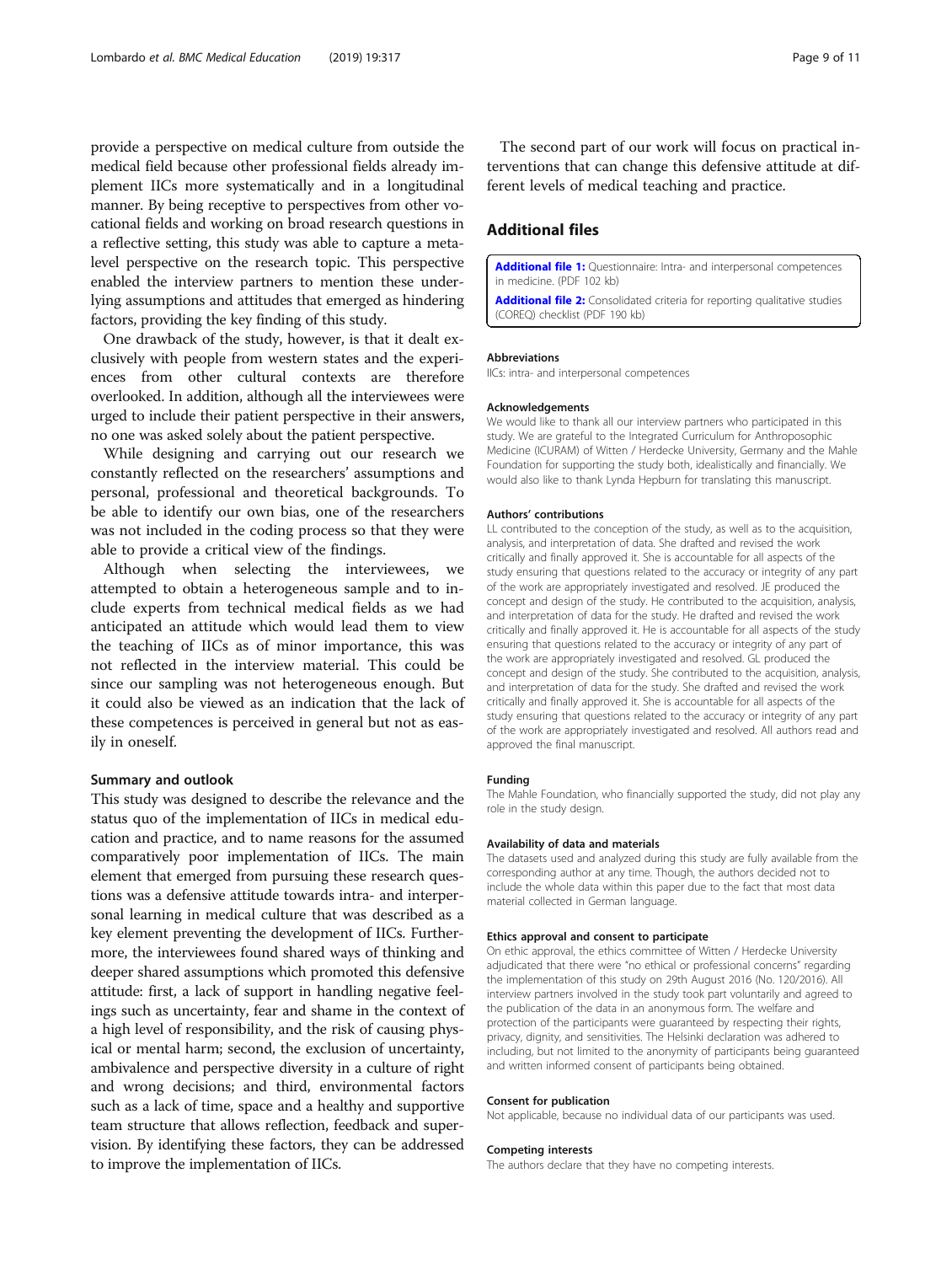#### <span id="page-9-0"></span>Author details

<sup>1</sup>Institute for Didactics and Educational Research in Health Care, Department of Medicine, Faculty of Health, Witten/Herdecke University, Alfred-Herrhausen-Straße 50, 58455 Witten, Germany. <sup>2</sup>Integrated Curriculum for Anthroposophic Medicine (ICURAM), Medical Theory, Integrative and Anthroposophic Medicine, Department of Medicine, Faculty of Health, Witten/Herdecke University, Alfred-Herrhausen-Straße 50, 58455 Witten, Germany. <sup>3</sup>Chair for Didactics and Educational Research in Health Care, Department of Medicine, Faculty of Health, Witten/Herdecke University, Alfred-Herrhausen-Straße 50, 58455 Witten, Germany. <sup>4</sup>Integrated Curriculum for Anthroposophic Medicine (ICURAM), Chair for Medical Theory, Integrative and Anthroposophic Medicine, Department of Medicine, Faculty of Health, Witten / Herdecke University, Gerhard Kienle Weg 4, 58313 Herdecke, Germany. <sup>5</sup>Department of Psychosomatic Medicine, Gemeinschaftskrankenhaus Herdecke, Gerhard Kienle Weg 4, 58313

Herdecke, Germany.

# Received: 14 April 2019 Accepted: 12 August 2019 Published online: 22 August 2019

#### References

- 1. Pellegrino JW, Hilton ML. Education for life and work: developing transferable knowledge and skills in the 21st century. Washington: National Academy of Sciences; 2012.
- 2. Frank JR, Snell LS, Sherbino J. The Draft CanMEDS 2015 Physician competency framework – series II. Ottawa, Ontario, Canada: The Royal College of Physicians and Surgeons of Canada.
- 3. Saunders J. The practise of clinical medicine as an art and as a science. Med Humanit. 2000;26:18–22.
- 4. Panda SC. Medicine: science or art? Mens Sana Monogr. 2006;4(1):127–38.
- 5. Kleinmann A. The art of medicine catastrophe and caregiving: the failure of medicine as an art. Lancet. 2008;371:22–3.
- 6. Accreditation Council for Graduate Medical Education. ACGME core competencies: Educational commission for foreign medical graduates; 2012. [https://www.ecfmg.org/echo/acgme-core-competencies.html.](https://www.ecfmg.org/echo/acgme-core-competencies.html) Accessed 03/2019
- 7. Whitehead C, Selleger V, van de Kreeke J, Hodges B. The 'missing person' in roles-based competency models: a historical, cross-national, contrastive case study. Med Educ. 2014;48:785–95.
- 8. Hasske E, Beil M, Keller K. Competency-based Education and Training of medical staff. A Programm of the Medical Academy Waldbreitbach: Concept – Implementation – Materials. GMS J Med Educ. 2017;34(4):Doc41.
- 9. Bombeke K, Symons L, Vermeire E, Debaene L, Schol S, De Winter B et al. Patient-centredness from education to practice: the 'lived' impact of communication skills training. 2012.
- 10. Van den Eertwegh V, Van Dalen J, Van Dulmen S, Van der Vleuten C, Scherpbier A. Residents' perceived barriers to communication skills learning: comparing two medical working contexts in postgraduate training. Patient Educ Couns. 2014;95(1):91–7.
- 11. O'Sullivan H, van Mook W, Fewtrell R, Wass V. Integrating professionalism into the curriculum AMEE Guide No. 61. Med Teach. 2012;34(2):64–77.
- 12. Birden H, Glass N, Wilson I, Harrison M, Usherwood T, Nass D. Teaching professionalism in medical education: a Best Evidence Medical Education (BEME) systematic review. MEME Guide No. 25. Med Teach. 2013;35(7):1552–66.
- 13. Öchsner W, Forster J. Approbierte Ärzte kompetente Ärzte? GMS Z Med Ausbild. 2005;22(1):Doc04.
- 14. Weissmann PF, Branch WT, Garcey CF, Haidet P, Frankel RM. Role Modeling Humanistic Behavior: Learning Bedside Manner from the Experts. Acad Med. 2006;81(7):661–7.
- 15. Passi V, Doug M, Peile E, Thistlethwaite J, Johnson N. Developing medical professionalism in future doctors: a systematic review. Int J Med Educ. 2010;1:19–29.
- 16. Burack JH, Irby DM, Carline JD, Root RK, Larson EB. Teaching compassion and respect: attending physicians' responses to problematic behaviors. J Gen Intern Med. 1999;14:49–55.
- 17. Bahaziq W, Crosby E. Physician professional behaviour affects outcomes: a framework for teaching professionalism during anaesthesia residency. Can J Anesth. 2011;58:1039–50.
- 18. Hojat M, Vergare MJ, Maxwell K, Brainard G, Herrine SK, Isenberg GA, et al. The devil is in the third year: a longitudinal study of Erosion of empathy in medical school. Acad Med. 2009;84:1182–91.
- 19. Bombeke K, Van Roosbroeck S, De Winter B, Debaene L, Schol S, Van Hal G, et al. Medical students trained in communication skills show a decline in patient-centred attitudes: an observational study comparing two cohorts during clinical clerkships. Patient Educ Couns. 2011;84: 310–8.
- 20. Kavas MV, Demirören M, Melek A, Kosan A, Karahan ST, Yalim NY. Turkish students' perceptions of professionalism at the beginning and at the end of medical education: a cross-sectional qualitative study. Med Educ Online. 2015;20:26614.
- 21. Rosenstein AH, O'Daniel M. A survey of the impact of disruptive Behaviours and communication defects on patient safety. Jt Comm J Qual Patient Saf August. 2008;34:464–71.
- 22. Sexton JB, Thomas EJ, Helmreich RL. Error, stress, and teamwork in medicine and aviation: cross sectional surveys. BMJ. 2000;320(7237):745–9.
- 23. Leonard M, Graham S, Bonacum D. The human factor: the critical importance of effective teamwork and communication in providing safe care. BMJ Qual Saf. 2004;13:85–90.
- 24. Haskard Zolnierek KB, DiMatteo MR. Physician communication and patient adherence to treatment: a meta-analysis. Med Care. August 2009;47(8):826–34.
- 25. Dearborn K. Studies in emotional intelligence redefine our approach to leadership development. Public Pers Manag. 2002;31(4):523–30.
- 26. Blömeke S. Erwerb professioneller Kompetenz in der Lehrerausbildung und die Aufgabe von Zentren für Lehrerbildung. Folgerungen aus einer Theorie universitärer Lehrerausbildung. Seibert: Probleme der Lehrerbildung. Analysen, Positionen, Lösungsversuche. Bad Heilbrunn/ Obb.: Klinkhardt; 2001. p. 131–62.
- 27. Bauer KO. Pädagogisches Handlungsrepertoire und professionelles Selbst von Lehrerinnen und Lehrern. Z Für Pädagog. 1998;44(3):343–59.
- 28. Müller M. Risikomanagement und Sicherheitsstrategien der Luftfahrt ein Vorbild für die Medizin? Z Für Allg. 2003;79:339–44.
- 29. Müller M. Soziale Intelligenz und Kompetenz: Ein Werkzeug für Risikomanagement und Fehlervermeidung. Z Für Allg. 2003;79:345–50.
- 30. Herzog W, von Felten R. Erfahrung und Reflexion. Zur Professionalisierung der Praktikumsausbildung von Lehrerinnen und Lehrern Beitrag Zur Lehrerinnen- Lehrerbildung. 2001;19:17–28.
- 31. Sauter D, Rixe J. Verantwortung in der Psychiatrischen Pflege. Psychiatr Pflege. 2016;1(1):37–40.
- 32. Dweck C. Mindset: the new psychology of success. New York: Ballantine Books; 2008.
- 33. Mannion R, Davies H. Understanding organisational culture for healthcare quality improvement. BMJ. 2018;363:k4907.
- Eraut M. Informal learning in the workplace. Stud Contin Educ. 2004;26(2): 247–73.
- 35. Holton EF. Holton's evaluation model: new evidence and construct elaborations. Adv Dev Hum Resour. 2005;7(1):37–54.
- Strauss AL. Grundlagen qualitativer Sozialforschung. 2nd ed. Paderborn: W Fink UTB; 1998.
- 37. Bortz D. Forschungsmethoden und Evaluation für Human- und Sozialwissenschaften. 4th ed. Heidelberg: Springer; 2006.
- 38. Peters AS, Greenberger-Rosovsky R, Crowder C, Block SD, Moore GT. Longterm outcomes of the new pathway program at Harvard Medical School: a randomized controlled trial. Acad Med. 2000;75(5):10.
- 39. Sherwood G, Zomorodi M. A new mindset for quality and safety: The QSEN competencies redefine nurses' roles in practise. Nephrol Nurs J. 2014;41(1):15–22.
- 40. Bauer J, Unterbrink T, Zimmermann L. Verbundprojekt Lange Lehren. Dresden: Selbstverl. der Techn. Universität Dresden; 2007.
- 41. Perron NJ, Nendaz M, Louis-Simonet M, Sommer J, Gut A, Cerutti B, et al. Impact of postgraduate training on communication skills teaching: a controlled study. BMC Med Educ. 2014;14(1):80.
- 42. Hausberg MC, Hergert A, Kröger C, Bullinger M, Rose M, Andreas S. Enhancing medical students' communication skills: development and evaluation of an undergraduate training program. BMC Med Educ. 2012; 12(1):16.
- 43. Kiessling C, Langewitz W. The longitudinal curriculum "social and communicative competencies" within Bologna-reformed undergraduate medical education in Basel. GMS Z Med Ausbild. 2013;30(3):Doc31.
- 44. Donaldson MS, Corrigan JM, Kohn LT, et al. To err is human: building a safer health system National Academies Press; 2000.